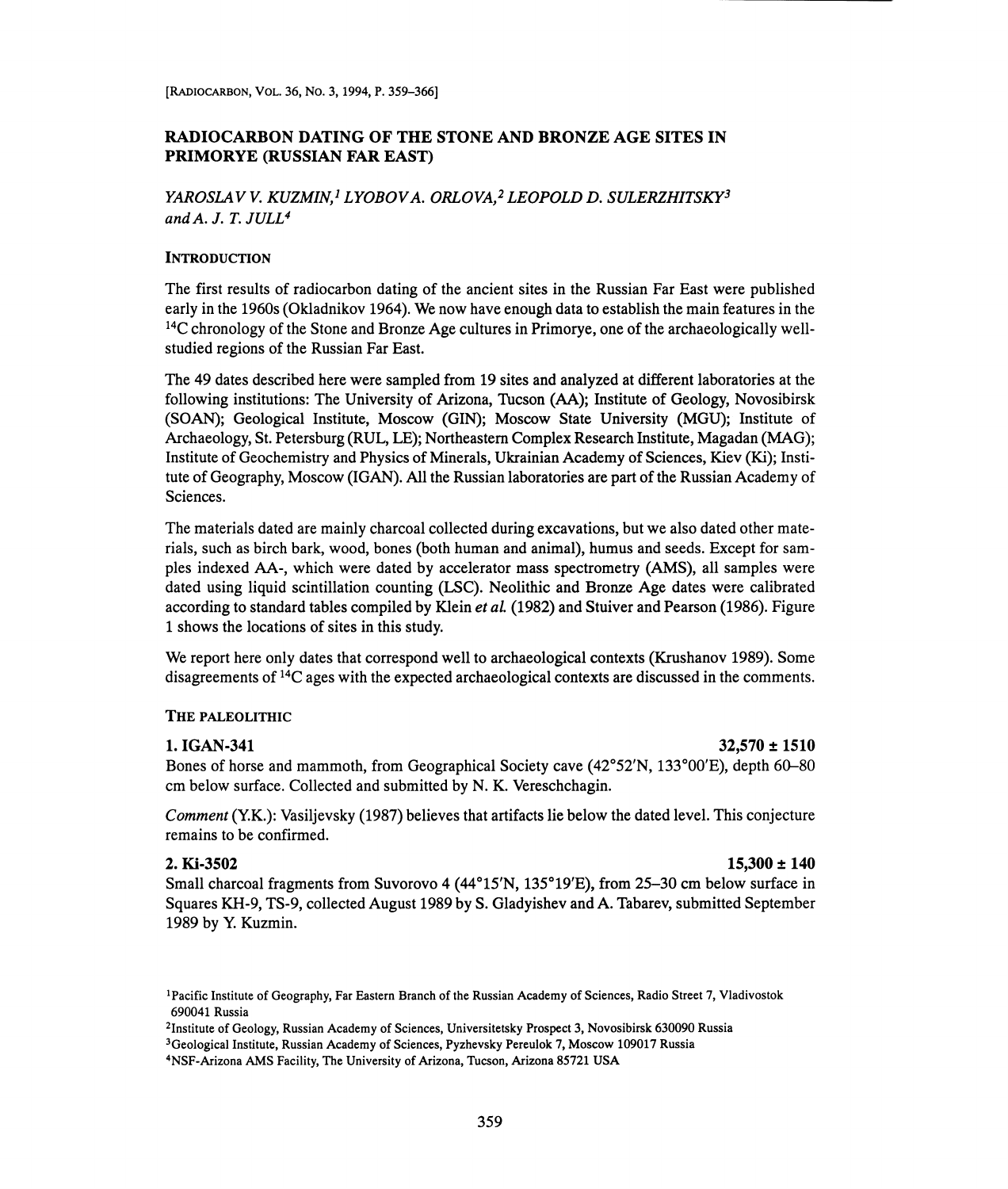

Fig. 1. 14C-dated sites in Primorye. Numbers correspond to those in the text: 1. Geographical Society cave; 2. Suvorovo 4-6; 3. Gorbatka 3; 4. Ilistaya 1; 5. Almazinka; 6. Rudnaya; 7. Chertovy Vorota; 8. Boisman 2; 9. Oleny A; 10. Valentin-Peresheek; 11. Mustang; 12. Phusun; 13. Kirovsky; 14. Novoselischche 4; 15. Sinii Gai; 16. Lidovka 1; 17. Eustaphy-Oleg 1; 18. Sinie Skaly;19. "Under the Linden".

### 3. AA-9463 15,105 ± 110

Small charcoal fragments from Suvorovo 4, 25-30 cm below surface. Collected August 1990 by S. Gladyishev and A. Tabarev, submitted August 1992 by Y. Kuzmin.

Comment (Y.K.): Although the dates for Ki-3502 and AA-9463 are in remarkable agreement, they contradict pollen data, which show a younger age for this site, of ca. 8000-9000 BP (Kuzmin 1992).

### 4. SOAN-1922 13,500 ± 200

Humic acids from Gorbatka 3 (43°57'N, 132°24'E), from a lens of organic-rich sediments in colluvial deposits. Collected and submitted 1980 by A. Kuznetsov.

Comment (Y.K.): the sample was collected below the artifacts at this site, which are slightly younger at 13,500 BP.

5. Ki-3163 7840 ± 60 Charcoal from Ilistaya 1 (43°57'N, 132°26'E) at 30-40 cm below surface. Collected July 1987 by A. Kuznetsov, submitted Oct 1987 by Y. Kuzmin.

General Comment: Because of the paucity of dates, the age of the Paleolithic in Primorye is still not well known. The main problem is the lack of charcoal in the Paleolithic cultural layers. The age of the Suvorovo 4 site is under discussion, and more dating of the site sediments is necessary. In general, the 14C dates show that Paleolithic sites existed in Primorye during the Late Pleistocene and Early Holocene, up to 7800 BP. Editors' note: The five dates from the Paleolithic reported here also appear in Kuzmin (1994), which follows this article.

### THE NEOLITHIC

### Rudnaya Series

Charcoal from Tetukhe, Rudnaya Pristan (44°21'N, 135°48'E).

### 6. GIN-5983 7690 ± 80

Charcoal from the lowest layer of site, Dwelling 2, Squares A-YA/12. Collected 1985, submitted 1988 by V. Djakov.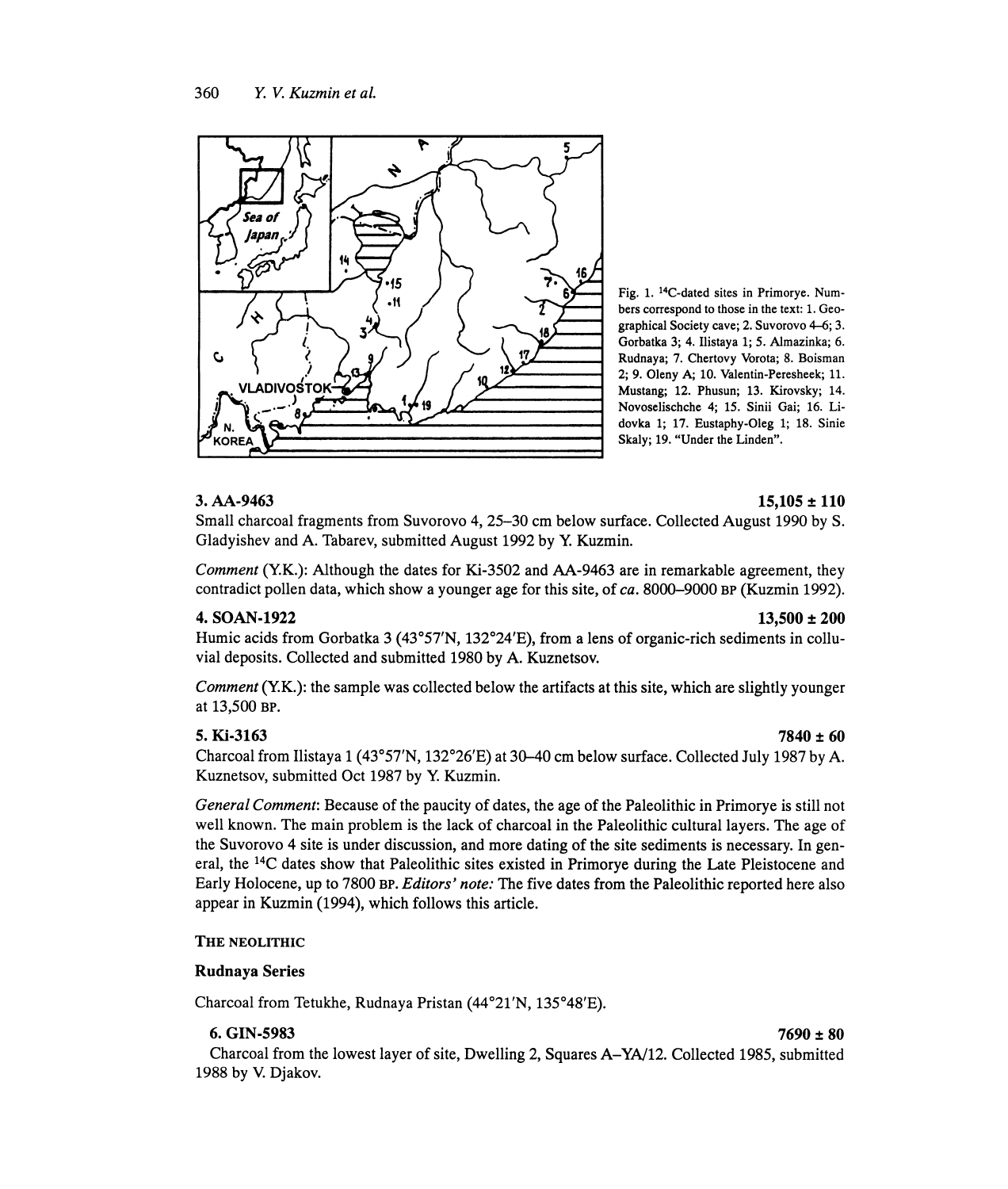7. GIN-5631 7550  $\pm 60$ Charcoal from the lowest layer of site, Dwelling 2, Squares A-YA/10-11. Collected 1985 by V. Djakov, submitted 1987 by Y. Kuzmin.

## $8. \text{ GIN}-5984$  7390  $\pm 100$

Charcoal from the lowest layer of site, Dwelling 2, Squares A-YA/10-11. Collected 1985, submitted 1988 by V. Djakov.

Comment (Y.K.): GIN-5631 and -5984 were collected from the same location.

# 9. GIN-5980 4130  $\pm 40$

Charcoal from the middle layer of site, depth 60 cm below surface, Dwelling 7, Squares ZH-Z17- 8. Collected 1985, submitted 1988 by V. Djakov. Calibrated range: 2910-2435 cal BC.

### 10. GIN-5630 4040 ± 40

Charcoal from the middle layer of site, Dwelling 8, Squares B-V/1-3. Collected 1985 by V. Djakov, submitted 1987 by Y. Kuzmin. Calibrated range: 2870-2405 cal BC.

11. GIN-5982  $4030 \pm 40$ Charcoal from the middle layer of site, Dwelling 8, Squares A-D/1-2. Collected 1985, submitted 1988 by V. Djakov. Calibrated range: 2865-2400 cal BC.

## 12. GIN-598 4000 ± 40

### Charcoal from the middle layer of site, depth 65 cm below surface, Dwelling 7, Squares I-K/9- 10. Collected 1985, submitted 1988 by V. Djakov. Calibrated range: 2785-2330 cal BC.

### Almazinka Series

| 13. AA-9818                                                                                                                                                                                                                       | $7545 \pm 80$ |
|-----------------------------------------------------------------------------------------------------------------------------------------------------------------------------------------------------------------------------------|---------------|
| 14. AA-9817                                                                                                                                                                                                                       | $7430 \pm 65$ |
| 15. AA-9819                                                                                                                                                                                                                       | $7410 \pm 60$ |
| $\alpha$ ii i is a set in the second and it is a second in the second in the second in the second in the second in the second in the second in the second in the second in the second in the second in the second in the second i |               |

Small charcoal fragments from Almazinka (45°58'N, 135°46'E), depth 80-90 cm below surface, excavation pit 1992. Collected July 1992 by V. Lyinsha, submitted September 1992 by Y. Kuzmin.

Comment (Y.K.): Lyinsha (1992) expected the site to be Paleolithic, but 1992 excavations revealed pottery fragments (V. Lyinsha, personal communication, October 1993); thus, the site may be associated with the Neolithic.

### Chertovy Vorota Series

### $16. SOAN-1212$  6825 ± 45

Animal bones from Chertovy Vorota (44°29'N, 135°230'E), depth 10-80 cm below surface. Collected and submitted 1973 by V. Tatarnikov. Calibrated range: 6037-5377 cal BC.

### 17. LE-4182 6710 ± 105

Animal bones collected 1986 by Zh. Andreeva, submitted 1987 by Y. Kuzmin. Calibrated range: 5930-5310 cal BC.

### 18. SOAN-1083 6575 ± 45

Charcoal, depth 90 cm below surface. Collected and submitted 1973 by V. Tatarnikov. Calibrated range: 5755-5255 cal BC.

### 19. MGU-504 6380 ± 70

Charcoal collected 1973 by V. Tatarnikov, submitted 1974 by V. Stepanov. Calibrated range: 5565- 5095 cal BC.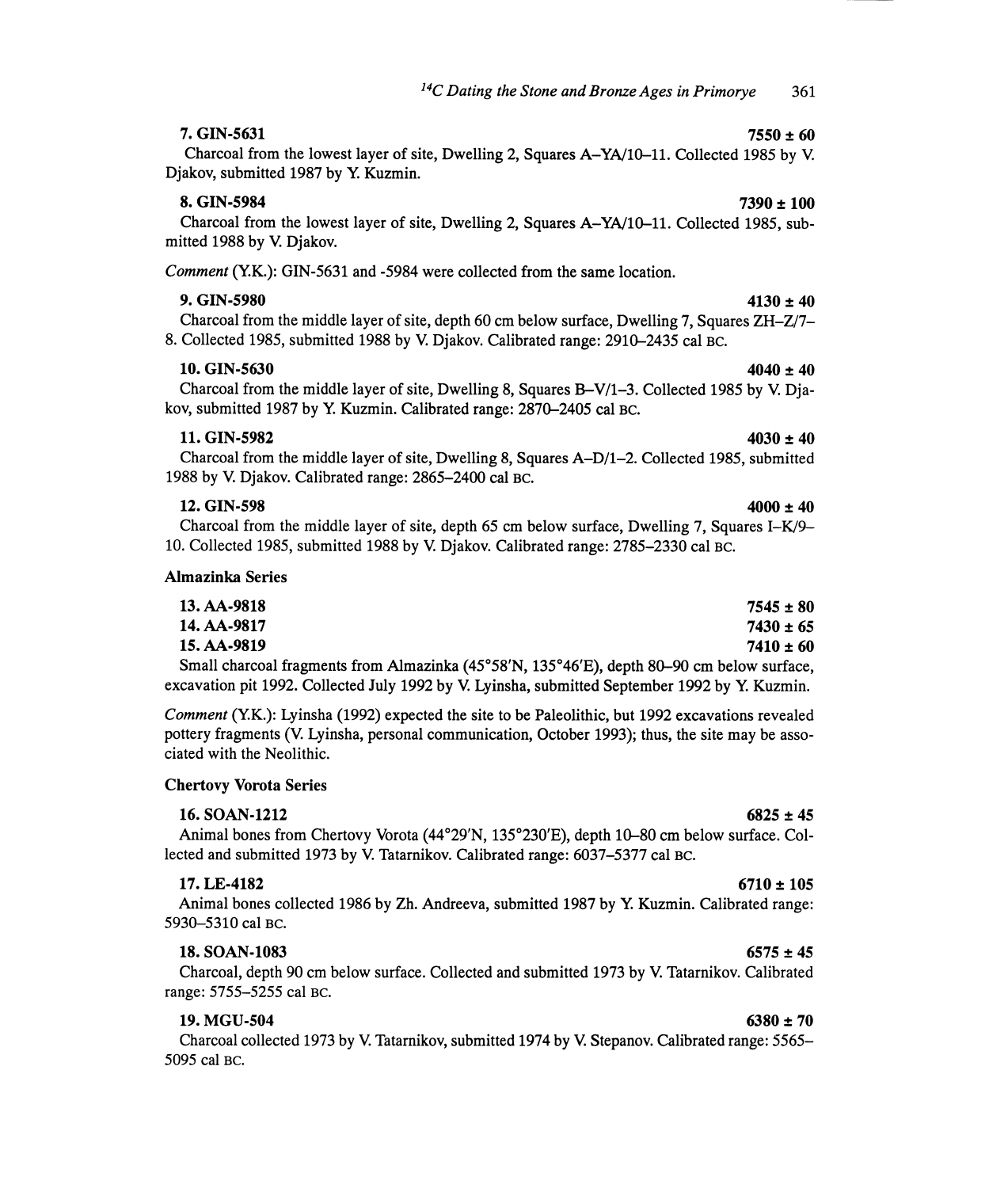## 20. LE-4181  $5890 \pm 45$

Animal bones collected 1986 by Zh. Andreeva, submitted 1987 by Y. Kuzmin. Calibrated range: 5070-4560 cal BC.

### Boisman 2 series

### $21. A A - 9461$  6355 ± 60

Small charcoal fragments from the lowest layer of Boisman 2 (42°47'N, 131°16'E), depth 95 cm below surface in Square G14. Collected July 1992 by A. Popov, submitted August 1992 by Y. Kuzmin. Calibrated range: 5545-5077 cal BC.

Comment (Y.K.): The sample was collected from the bottom of the cultural layer, below the shell midden.

22. AA-9460 5330 ± 55 Small charcoal fragments from the lower layer of site, depth 50 cm in Square V7. Collected July 1992, submitted August 1992 by Y. Kuzmin. Calibrated range: 4400-3890 cal BC.

Comment (Y.K.): The sample was collected from the center of the shell midden.

### $23.$  SOAN-3020 5300 ± 215

Animal bones from the lower layer of site in Squares A-B/13-14. Collected July 1991 by A. Popov, submitted Nov 1991 by Y. Kuzmin. Calibrated range: 4530-3685 cal BC.

Comment (Y.K.): The sample was collected from the center of the shell midden.

### $24. SOAN-3019$   $5160 \pm 140$

Human bones from Burial 1, depth 130-135 cm below surface. Collected July 1991 by A. Popov, submitted Nov 1991 by Y. Kuzmin. Calibrated range: 4530-3685 cal BC.

Comment (Y.K.): The burial is associated stratigraphically with the middle of the shell midden.

## 25. GIN-6957  $5030 \pm 140$

Animal bones from the lower part of the site in Squares A-B/13-14. Collected July 1991 by A. Popov, submitted Nov 1991 by Y. Kuzmin. Calibrated range: 4120-3545 cal BC.

Comment (Y.K.): GIN-6957 is from the same location as SOAN-3020.

### Oleny A Series

### 26. SOAN-1549  $5370 \pm 65$

Charcoal from Layer 3, Oleny A (43°21'N, 132°17'E), 100 cm below surface, Dwelling 9b. Collected 1965 by D. Brodiansky, submitted 1966 by A. Okladnikov. Calibrated range: 4410-3900 cal BC.

### 27. SOAN-1534  $5010 \pm 30$

Charcoal from hearth, layer 3, depth 78 cm below surface, Dwelling 7b. Collected 1965 by D. Brodiansky, submitted 1966 by A. Okladnikov. Calibrated range: 3915-3360 cal BC.

### Valentin-Peresheek Series

 $28. \text{MAG-422}$  4900 ± 200 Charcoal from the lower layer of Valentin-Peresheek (43°07'N, 134°18'E), depth 70-80 cm below surface. Collected and submitted 1975 by A. Garkovik. Calibrated range: 4090-3355 cal BC.

## 29. MAG-398  $4500 \pm 120$

Charcoal from the lower layer of site, depth 70–80 cm below surface. Collected and submitted 1975 by A. Garkovik. Calibrated range: 3505-2925 cal BC.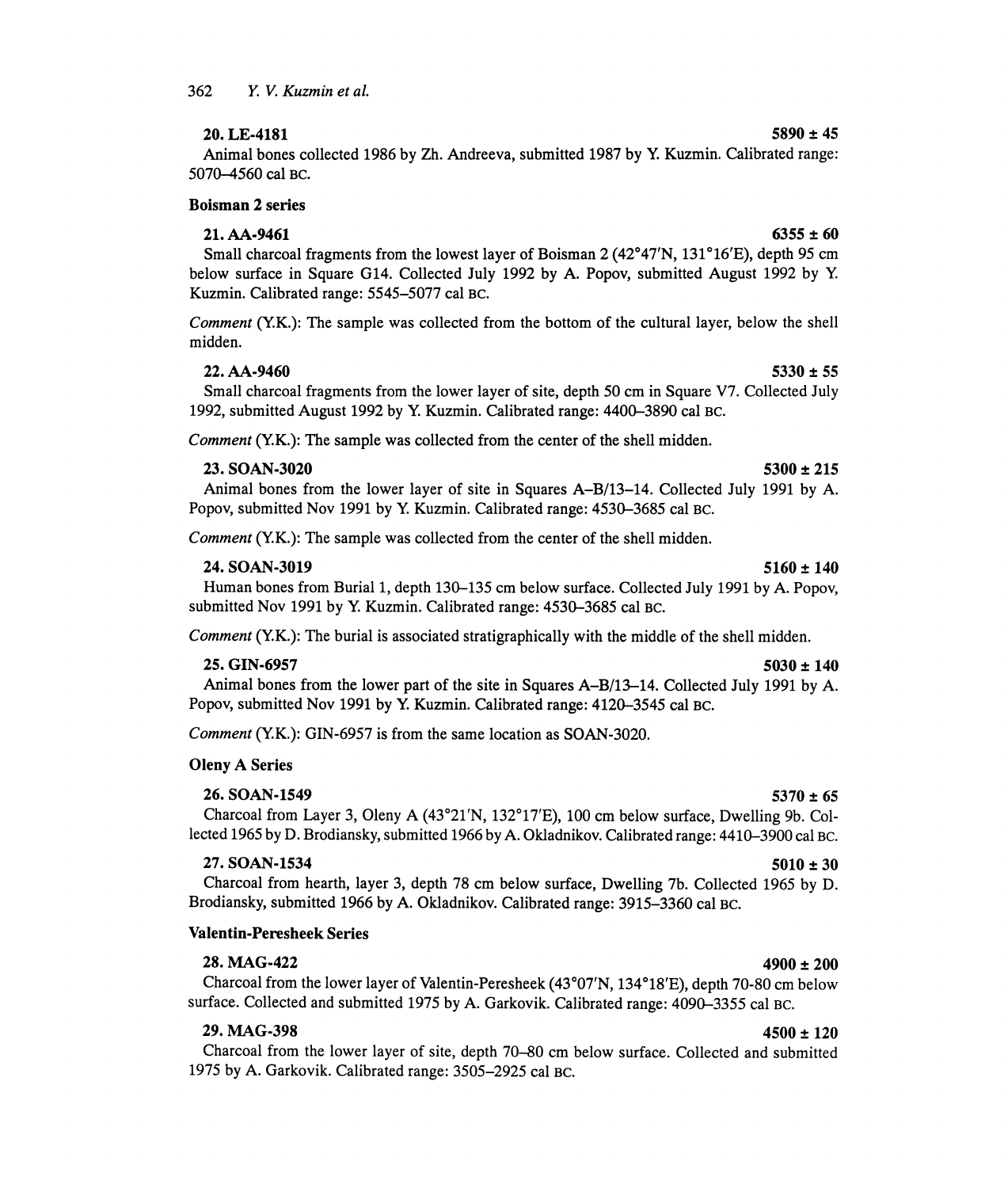## $30. \text{MGU-544}$   $4320 \pm 90$

Charcoal from the lower layer of site, depth 100-130 cm. Collected 1975 by A. Garkovik, submitted 1976 by V. Stepanov. Calibrated range: 3355-2665 cal BC.

### Mustang Series

## 31. Ki-3151  $4660 \pm 60$

Charcoal from the lower layer of Mustang (44°09'N, 132°35'E), 80 cm below surface. Collected July 1987 by A. Garkovik, submitted October 1987 by Y. Kuzmin. Calibrated range: 3655-3175 cal BC.

## $32.$  Ki-3152  $4050 \pm 70$

Charcoal from the lower layer of site, depth 50 cm below surface. Collected July 1987 by A. Garkovok, submitted Oct 1987 by Y. Kuzmin. Calibrated range: 2875-2405 cal BC.

## $33. \text{RUL-193}$  4250 ± 60

Charcoal from Phusun (Moryak-Rybolov) (43°20'N, 134°48'E). Collected and submitted 1959 by A. Okladnikov. Calibrated range: 3145-2660 cal BC.

Comment (YK.): it is still unclear whether the sample was collected from the Neolithic or the Bronze Age (Derevianko 1973: 118-119; Brodiansky 1987: 114; Djakov 1992: 113-119).

## $34. \text{RUL-177}$   $4150 \pm 60$

Wood from Kirovsky (43°20'N, 132°17'E). Collected and submitted 1959 by A. Okladnikov.

Comment (Y.K.): Okladnikov (1964) associated the dated cultural layer with the Bronze Age. In this layer, the earliest cultivated plant remains-millet (Setaria italica L.)-were found. A Neolithic layer is also present at the site. Calibrated range: 2925-2550 cal BC.

### "Under the Linden" Series

### 35. SOAN-1530 3915 ± 50

Charcoal from "Under the Linden" (42°56'N, 133°06'E). Collected and submitted 1976 by A. Okladnikov and V. Medvedev. Calibrated range: 2480-2361, 2339-2327 cal BC.

### $36.$  SOAN-1532  $3635 \pm 30$

Charcoal. Collected and submitted 1976 by A. Okladnikov and V. Medvedev. Calibrated range: 2130-2103, 2092-2073, 2054-2037, 2017-1978,1962-1946 cal BC.

General Comment: The Rudnaya (basal layer) and the Chertovy Vorota sites are of the earliest Neolithic culture in Primorye, the Rudnaya. Together with the basal layer of the Boisman 2 site (Boisman culture) they can be attributed to the Early Neolithic. Another principal Neolithic culture in Primorye, the Zaisanovskaya, is represented by the Rudnaya (middle layer), Oleny A, Valentin-Pereshhek (basal layer), Mustang (basal layer) and "Under the Linden" sites. The dates of the Phusun and Kirovsky sites are chronologically close to the Zaisanovskaya culture, with which they may be associated.

### THE BRONZE AGE

### $37. \text{ GIN} - 6951$   $2980 \pm 50$

Charcoal from Novoselischche 4 (44°37'N, 131°47'E), from the middle layer of site, depth 40 cm below surface in Square T3. Collected August 1991 by N. Kluev, submitted Nov 1991 by Y. Kuzmin. Calibrated range: 1335-1254, 1229-1122 cal BC.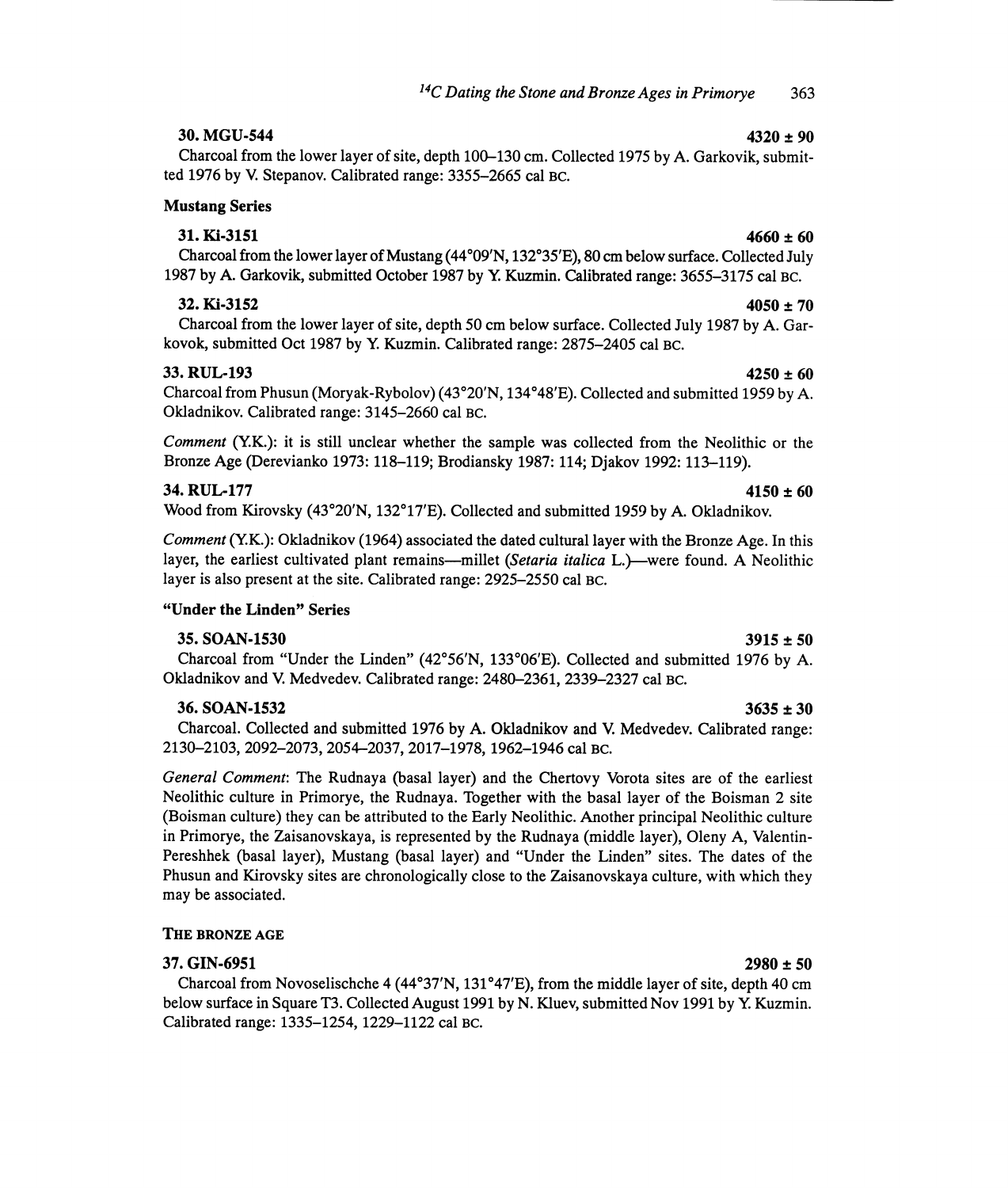Sinii Gai A Series

### $38. SOAN-1540$  2875 ± 45

## Birch bark from Sinii Gai A (44°28'N, 132°36'E) Layer 3, depth 60-70 cm below surface, Dwelling 29. Collected 1967 by D. Brodiansky, submitted 1967 by A. Okladnikov. Calibrated range: 1125-1002 cal BC.

### $39. SORM-1541$  2820  $\pm 55$

Birch bark from Layer 3, depth 40-60 cm below surface, Dwellings 17-18. Collected 1967 by D. Brodiansky, submitted 1967 by A. Okladnikov. Calibrated range: 1034-915 cal BC.

### Lidovka 1 Series

### 40. SOAN-1390 2610  $\pm 45$

Charcoal from Lidovka 1 (44°25'N, 135°53'E), depth 35 cm below surface. Collected and submitted 1975 by V. Djakov. Calibrated range: 806-789 cal BC.

### 41. SOAN-1388 2570 ± 60

Charcoal, depth 35 cm below surface. Collected and submitted 1975 by V. Djakov. Calibrated range: 804-764, 675-662 cal BC.

### 42. SOAN-1424 2530 ± 40

Seeds of foxtail or Japanese millet, depth 40-50 cm below surface. Collected and submitted 1976 by V. Djakov. Calibrated range: 792-759, 685-658 cal BC.

### 43. SOAN-1389 2450 ± 50

Charcoal, depth 30 cm below surface. Collected and submitted 1975 by V. Djakov. Calibrated range: 764-678 cal BC.

### Suvorovo 6 Series

## $44. \text{ GIN-7234}$  2960  $\pm$  90

Charcoal from the upper layer of Suvorovo 6 (44°14'N, 135°20'E), depth 30-40 cm below surface in Square K3. Collected July 1991 by A. Krupianko, submitted April 1992 by Y. Kuzmin. Calibrated range: 1370-1345, 1317-1031 cal BC.

 $45.$  SOAN-3023 2935  $\pm 50$ Charcoal from the upper layer of the site in Square K3. Collected July 1991 by A. Krupianko, submitted November 1991 by Y. Kuzmin. Calibrated range: 1261-1068 cal BC.

### 46. SOAN-3022 2320 ± 55

Charcoal from the upper layer of site, southern part of the 1991 excavation pit. Collected July 1991 by A. Krupianko, submitted November 1991 by Y. Kuzmin. Calibrated range: 405-378 cal BC.

## Eustaphy-Oleg 1 Series

47. GIN-6948  $3150 \pm 80$ Charcoal from Eustaphy-Oleg 1 (43°28'N, 134°59'E), depth 50-70 cm below surface in Squares V/2-3, G/2-3. Collected August 1991 by A. Garkovik, submitted November 1991 by Y. Kuzmin. Calibrated range: 1519-1394, 1332-1329 cal BC.

 $48. \text{ GIN}$ -6949 2900 ± 120 Charcoal from the lower part of the cultural layer, depth 80-90 cm below surface. Collected August 1991 by A. Garkovik, submitted November 1991 by Y. Kuzmin. Calibrated range: 1300-920 cal BC.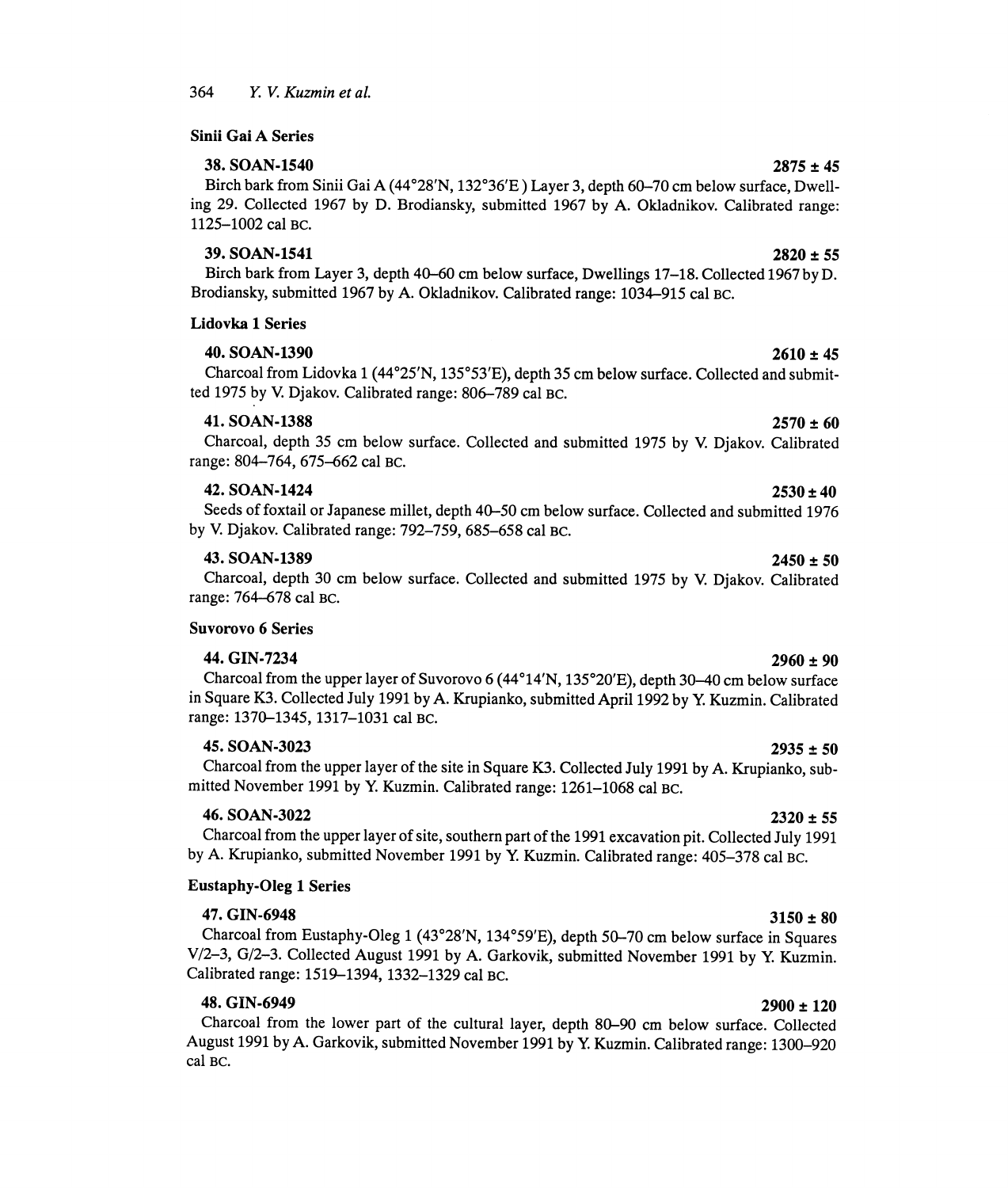## $49. \text{MGU-542}$  2840 ± 170

Charcoal from the lower layer of the site at Sinie Skaly (43°44'N, 135°14'E), depth 80-100 cm below surface. Collected 1976 by Zh. Andreeva, submitted 1977 by V. Stepanov. Calibrated range: 1260-830 cal BC.

General Comment: Krushanov (1989) subdivided the Bronze Age of Primorye into three cultures: Sinegaiskaya (Sinii Gai, Layer 3; Novoselischche 4), Lidovskaya (Lidovka 1; Suvorovo 6, upper layer) and Margaritovskaya (Sinie Skaly, lower layer; Eustaphy-Oleg 1). All these cultures follow the Neolithic and are close to one another chronologically.

### DISCUSSION AND CONCLUSION

We have estimated for these series of dates the weighted mean age (WMA) (Aitken 1990). The WMA of the 3 dates at the Almazinkasite is  $7450 \pm 40$  BP; of the 3 dates for Rudnaya (lower layer), 7560  $\pm$  45 BP; of the 4 dates for the Rudnaya (middle layer), 4050  $\pm$  20 BP, *i.e.*, 2865–2415 cal BC; of the 2 dates for Sinii Gai (layer 3),  $2855 \pm 35$  BP, *i.e.*, 1082–977 cal. BC; and of the 4 dates for Lidovka 1, 2540 ± 25 BP, i.e., 792-765, 677-661, 606-604 cal BC.

Based on the chronological difference between the Rudnaya and Zaisanovskaya cultures, we establish the Zaisanovskaya as a Late Neolithic culture. The 14C age of the oldest shell midden on the Pacific coast of the Russian Far East, Boisman 2 (lower layer), is close to the age of the Early Neolithic shell midden at Tongsamdong in Korea (5890 ± 140 BP; GX-0378) (Nelson 1991).

Using the WMA as a reference point together with all the <sup>14</sup>C dates (Fig. 2), one can establish both the boundaries and the duration of archaeological periods and cultures. The transition from the Pale-



Fig. 2<sup>14</sup>C sequence of the Neolithic and Bronze Ages of Primorye. Numbers correspond to those in the text; dates are plotted with two sigma errors. WMA: 1. Rudnaya (lower layer); 2. Almazinka; 3. Rudnaya (middle layer); 4 Sinii Gai A, Layer 3; 5. Lidovka 1.